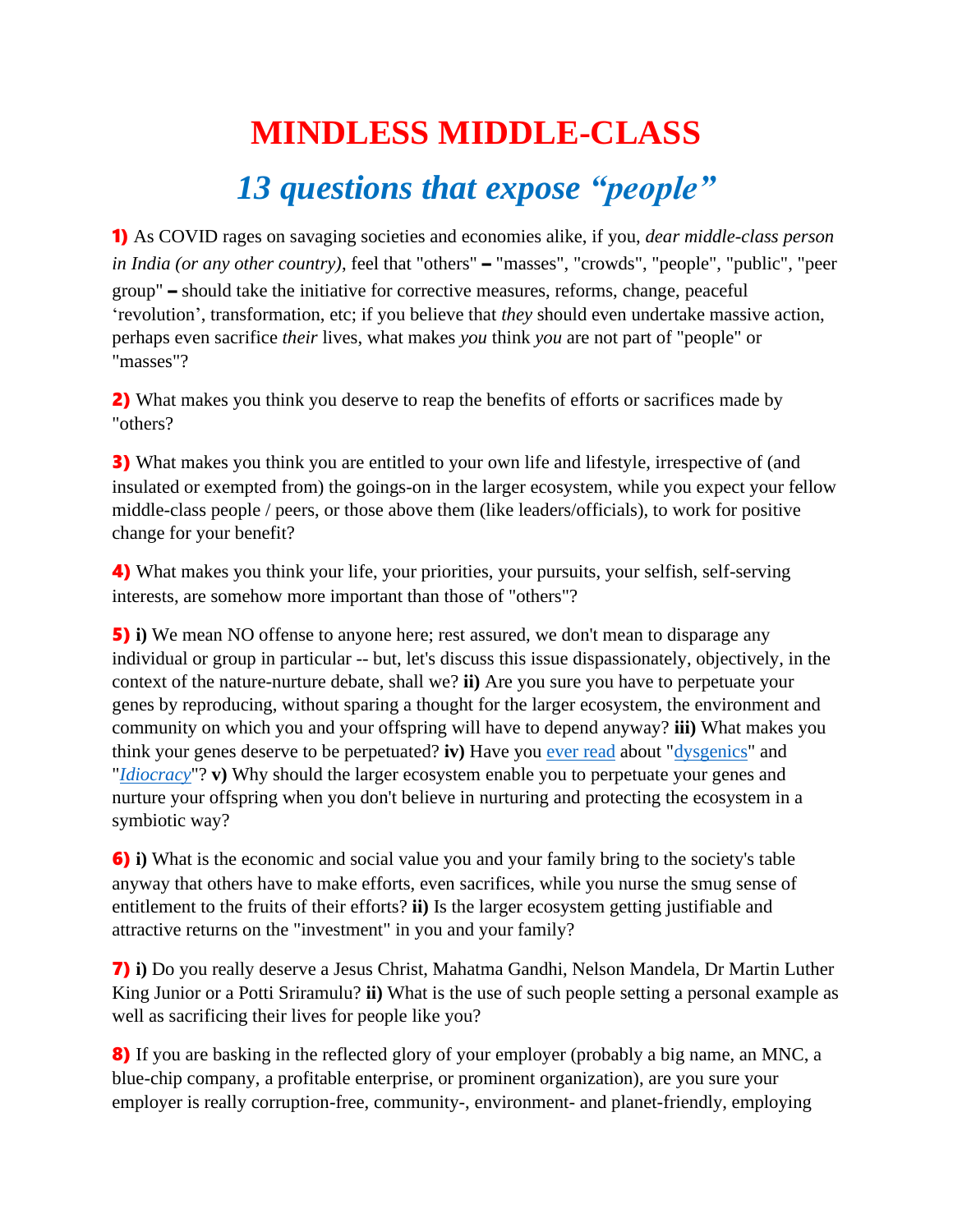sustainable practices in both letter and spirit, in both fact and practice (not just the bullshit of make-believe media statements and press releases on CSR that exaggerate, misportray or misrepresent details while hiding truths)?

9) Do you really believe that just paying some paltry taxes and doing some skill-oriented job (*for what is most likely to be a corrupt, anti-people, anti-society, planet-destroying organization/employer*) somehow make you special, valuable and that *you* therefore deserve the "goodies" you assume the larger ecosystem owes you?

10) **i)** Do you really deserve your job, in terms of being the best person available/suitable for that particular job, and capable of not only performing in it optimally but also outperforming in that role? Or, did you land your job using unethical means, foul methods, fraud, "recommendation", or similar questionable, insincere or corrupt practice like nepotism, favoritism, sucking up like a toady to higher-ups, misrepresenting facts, or through some sleight of government policy that bestowed unfair advantage and undue favour? **ii)** Are you surviving in your ill-gotten job / vocation that you are not fit for, through posturing, impostor-like make-believe acts, pretending to be that which you are not? **iii)** Even assuming you landed your job through the "proper channel", merit or through sheer luck, are you sure your heart, conscience and deeds are still clean, incorruptible? **iv)** Or, after landing the job, instead of improving and upgrading yourself by utilizing the opportunity / luck / grace bestowed upon you, have you compromised on good values and sold your soul to the Mammon, under the pretext of "practical" aspects of life, harsh realities of life, or due to greed, ego and arrogance? **v)** Are you just a middle-class mediocre person who never pursued excellence except putting in donkey's hours in your assembly-line kind of job (*say as a call center fellow, or back-end coding fellow / data analyst / business analyst, risk specialist, fund manager, bank executive, "presstitute", salesman, merchant, trader, broker, novelist, 'home-maker', researcher, street-level physician, businessman, etc*) to make "both ends meet"? **vi)** Do you falsely imagine you are a hero making a difference, and that your greed-, ego-, ingratitude- and insecurity-fuelled life has been a valiant struggle worthy of a Nobel prize?

11) **i)** Are you consciously aware of the "value system" you are using in your life? **ii)** Is your "value system" aligned with "cosmic laws" (*karma-dharma*)? **iii)** If they are not in alignment or sync, are you prepared to live your life if everyone else, too, disregards "cosmic laws" and employs your own "value system", or their own value system? **iv)** Are you prepared to live by and die by your "value system"? **v)** When was the last time you reflected on your own life, the critical-juncture choices and decisions you made and their outcomes? **vi)** When was the last time you updated yourself with mankind's real-life history and drew lessons from it in a conscious, deliberate way, so as to apply such self-drawn lessons and insights in your day-to-day life? **vii)** When was the last time you introspected about your life so as to review the consequences of disregarding or violating "cosmic laws" (*karma-dharma*) that hurt you as well as your family?

12) **i)** You assume the personal, health, social, financial and professional interests of yourself and your family are more important than others' as well as of the ecosystem's. That is understansable. But, are you sure your spouse / partner really loves you? **ii)** Does his / her heart